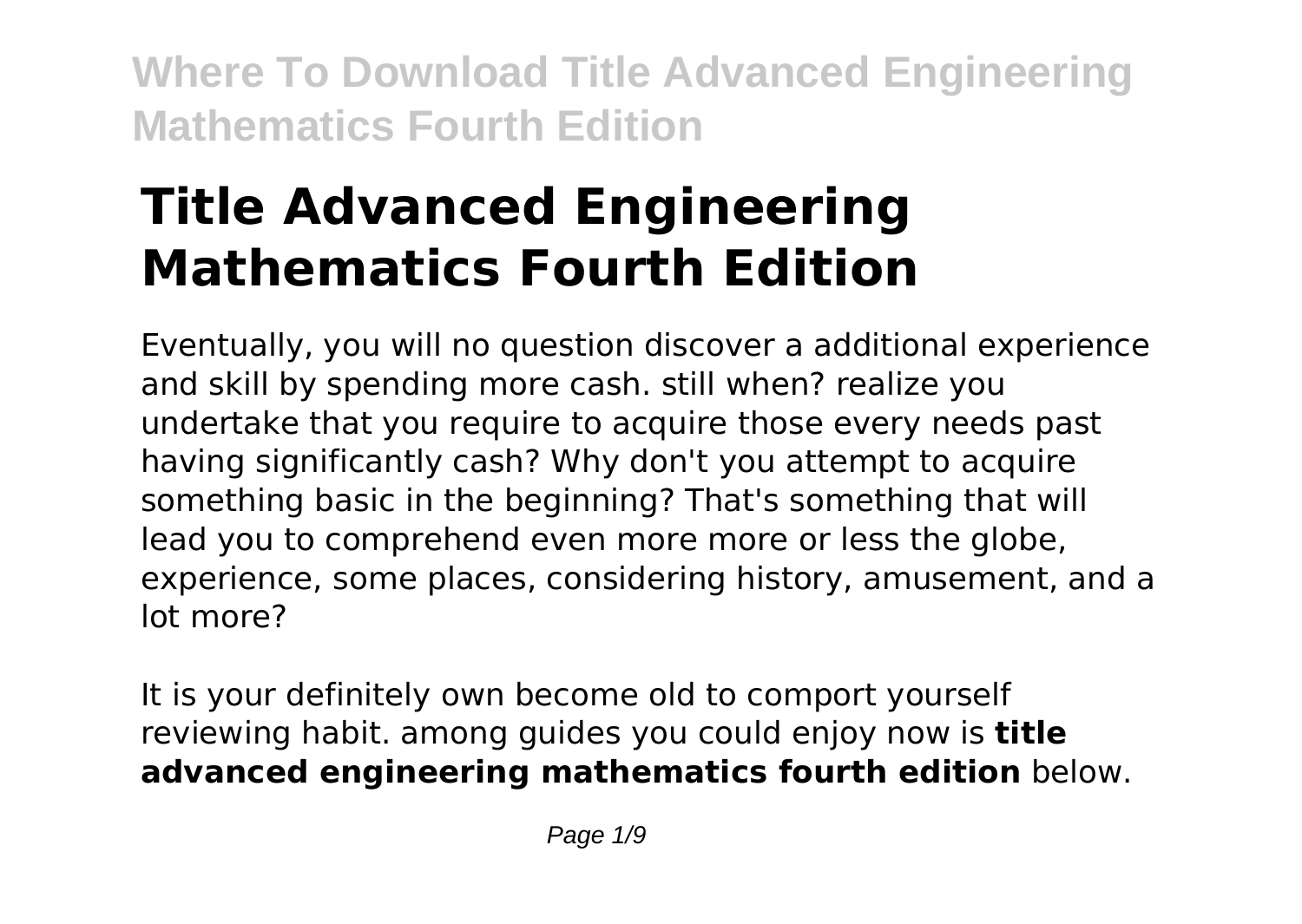Between the three major ebook formats—EPUB, MOBI, and PDF—what if you prefer to read in the latter format? While EPUBs and MOBIs have basically taken over, reading PDF ebooks hasn't quite gone out of style yet, and for good reason: universal support across platforms and devices.

#### **Title Advanced Engineering Mathematics Fourth**

Major in Mathematics Requirements. Students earning the bachelor of science (BS) degree with a major in mathematics must complete all University, College and Departmental degree requirements. These include the general education requirements, the following major requirements, all requirements for an approved minor and other sufficient credits to total a minimum of 120 applicable semester hours.

#### **Mathematics, BS - University of Alabama**

Science Buddies' fourth grade science projects are the perfect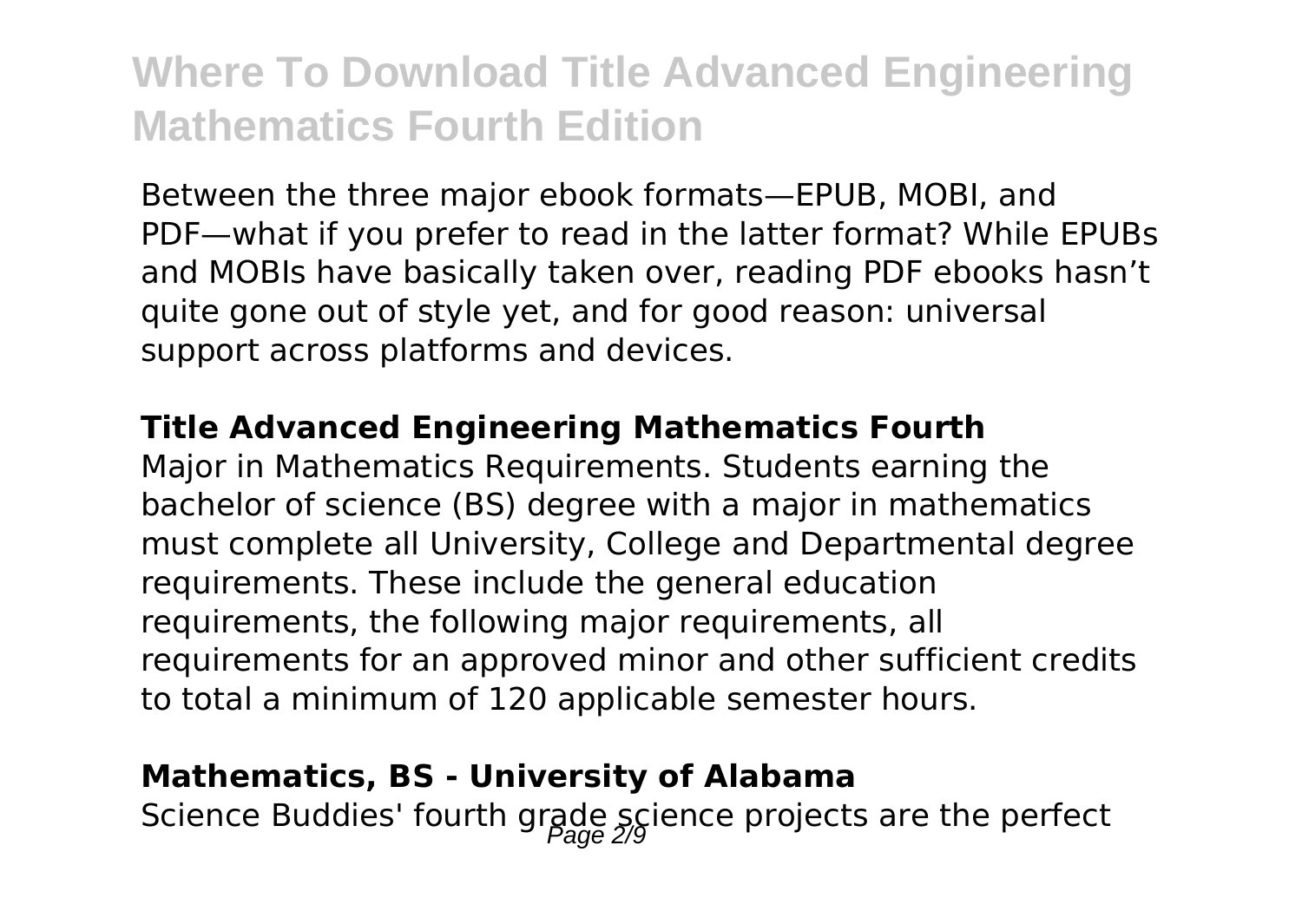way for fourth grade students to have fun exploring science, technology, engineering, and math (STEM). Our fourth grade projects are written and tested by scientists and are specifically created for use by students in the fourth grade.

#### **Fourth Grade STEM Activities for Kids - Science Buddies**

Savvas Learning Company, formerly Pearson K12 Learning, creates K 12 curriculum and next-generation learning solutions and textbooks to improve student outcomes.

### **K12 Curriculum and Textbooks – Savvas Learning Company**

During the first two years the curriculum provides a strong foundation in mathematics, science, and computation. Advanced coursework both in more technical core areas and in areas of the student's choosing follows in the second two years. Graduates regularly go on to graduate study or leading positions in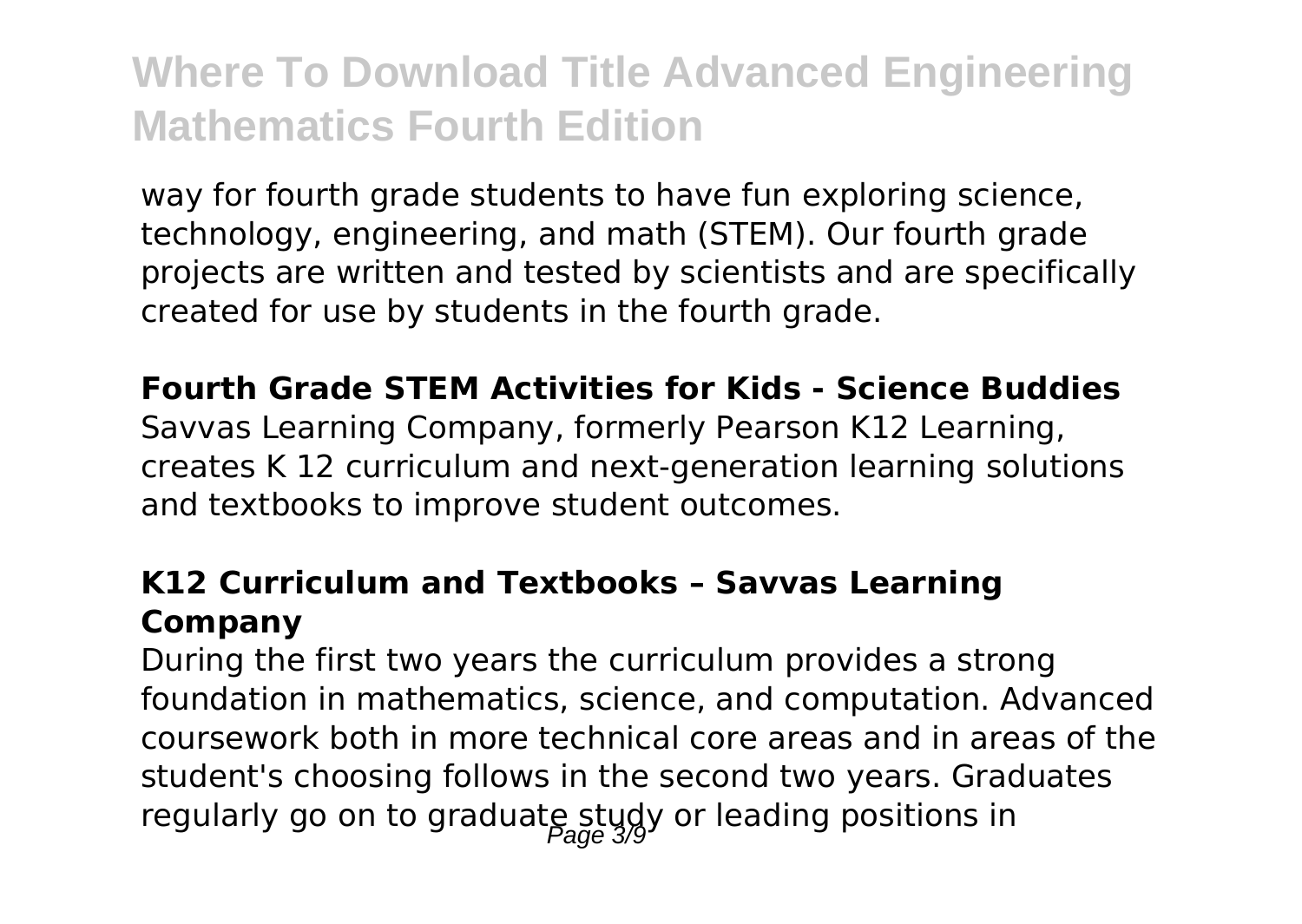industry.

### **Computer Science, BS < University of Illinois**

Admission to the College as a Freshman. Students applying to UW–Madison need to indicate an engineering major as their first choice in order to be considered for direct admission to the College of Engineering. Direct admission to a major means students will start in the program of their choice in the College of Engineering and will need to meet progression requirements at the end of the ...

### **Computer Engineering, B.S. < University of Wisconsin-Madison**

Admission to the College as a Freshman. Students applying to UW–Madison need to indicate an engineering major as their first choice in order to be considered for direct admission to the College of Engineering. Direct admission to a major means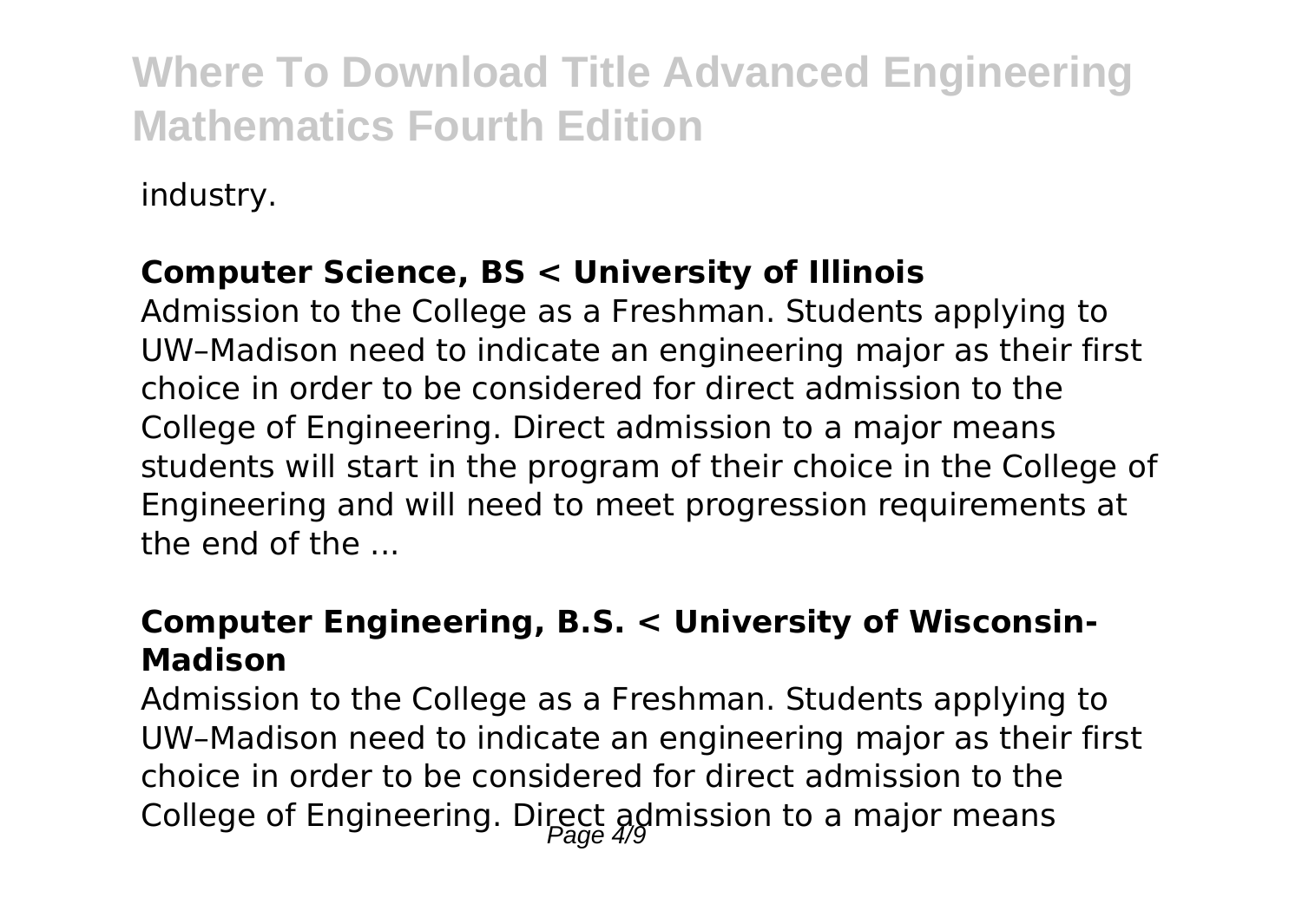students will start in the program of their choice in the College of Engineering and will need to meet progression requirements at the end of the ...

### **Biomedical Engineering, B.S. - University of Wisconsin–Madison**

for the degree of Bachelor of Science in Electrical Engineering. Graduation Requirements Minimum Technical GPA: 2.0. TGPA is required for ECE courses (except ECE 316).See Technical GPA to clarify requirements.. Minimum Overall GPA: 2.0 Minimum hours required for graduation: 128 hours General education: Students must complete the Campus General Education requirements including the campus ...

#### **Electrical Engineering, BS < University of Illinois**

Aerospace engineering and operations technicians are essential to the development of new aircraft and space vehicles. They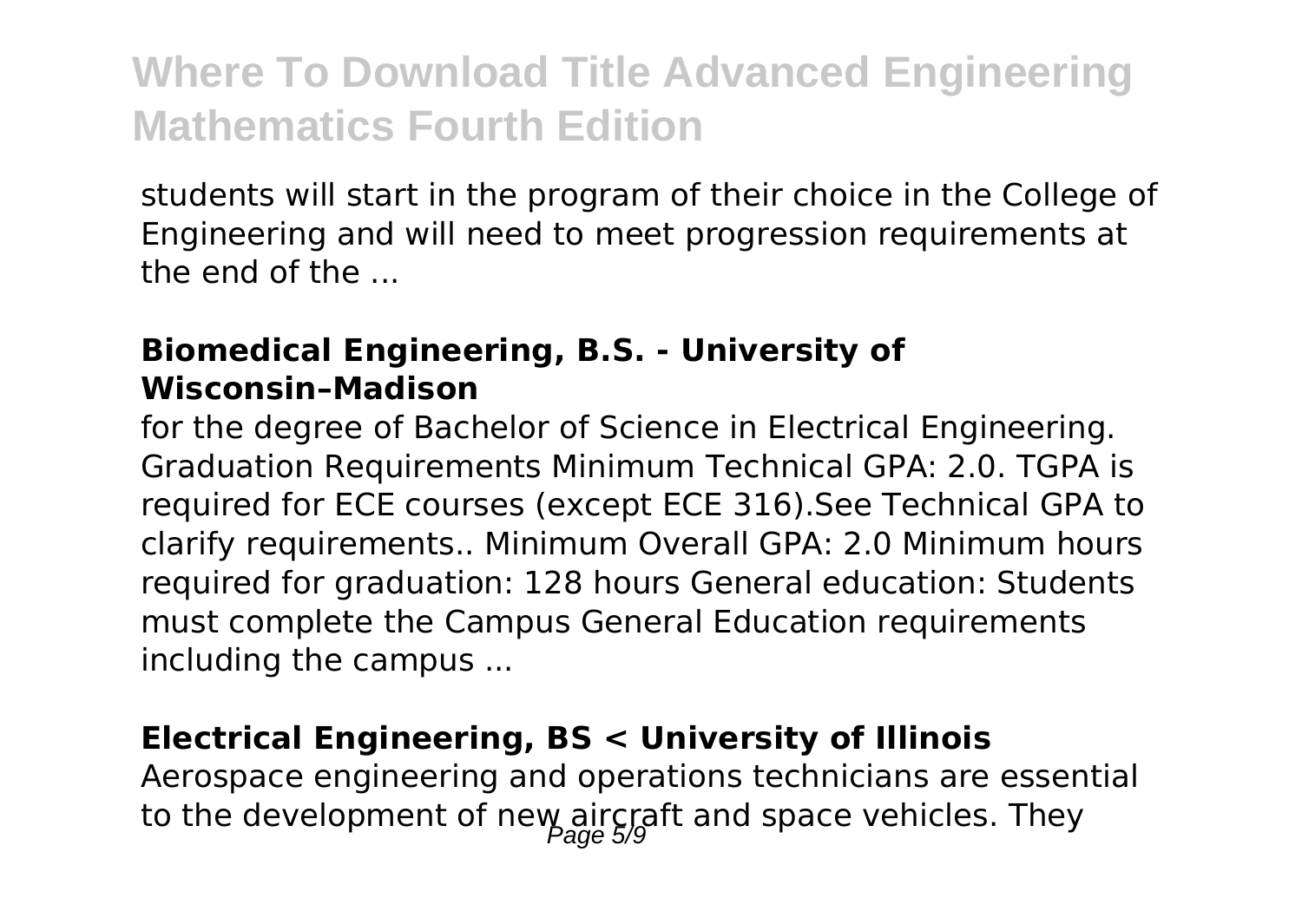build, test, and maintain parts for air and spacecraft, and assemble, test, and maintain the vehicles as well.

#### **Science Careers**

The fourth year is dedicated to materials related to Computer Science, Cybersecurity, and Nanotechnology. The program started in 1979 by a UTSA mathematics professor, Dr. Manuel P. Berriozábal. Today PREP exists at 33 sites in 25 cities and 7 states. PREP has served over 50,000 students in the State of Texas during the past 40 years.

### **Prefreshman Engineering Program (PREP) - Future Roadrunner**

The Development of Mathematics, in a Nutshell. Though mathematical knowledge is ancient, stretching back to the Stone Age, the evolution of mathematics to its current modern state has seen fundamental changes in concepts, organization, scope,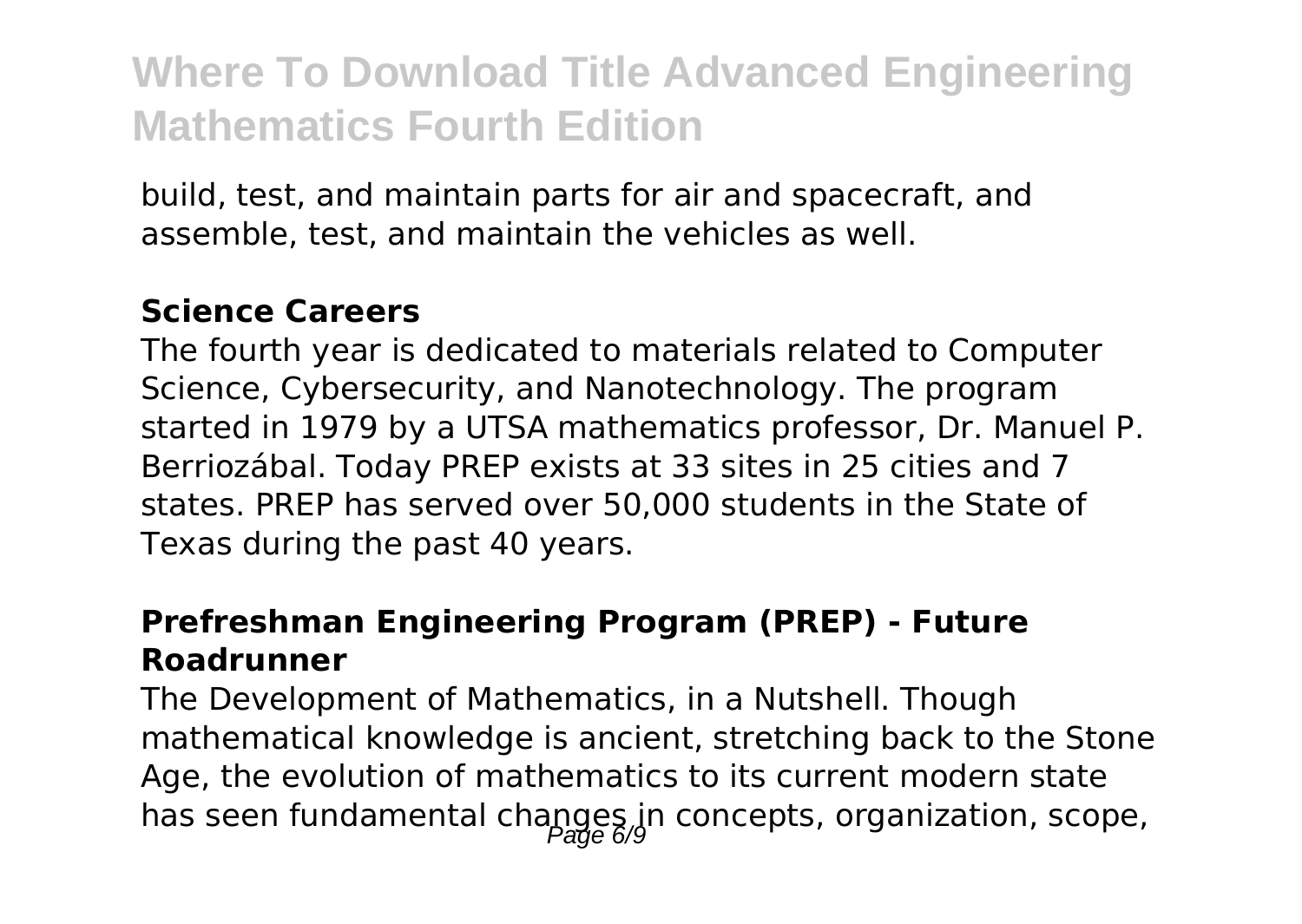outlook, and practice.Without understanding the evolution of mathematical thought, it is difficult to appreciate modern mathematics in its contemporary ...

### **The Development of Mathematics « Mathematical Science & Technologies**

Undergraduate Courses Lower Division Tentative Schedule Upper Division Tentative Schedule PIC Tentative Schedule CCLE Course Sites course descriptions for Mathematics Lower & Upper Division, and PIC Classes All pre-major & major course requirements must be taken for letter grade only! mathematics courses Math 1: Precalculus General Course Outline Course Description (4) Lecture, three hours ...

#### **Undergraduate Courses - UCLA Mathematics**

The General Civil Engineering Track to fulfill the BS in Civil Engineering degree emphasizes breadth across the civil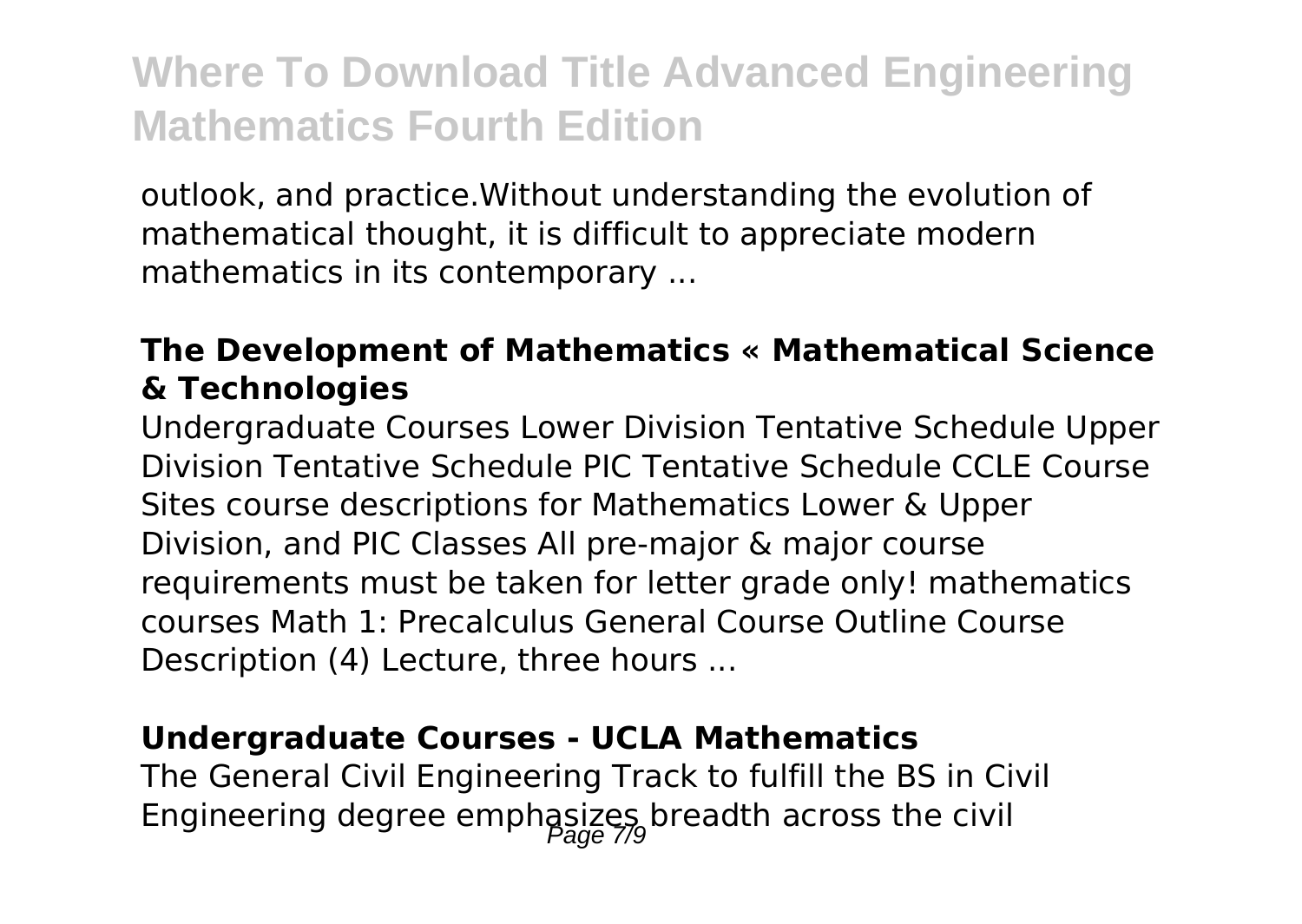engineering field. Students take courses in all major subdisciplines of civil engineering with advanced design and focus electives allowing deeper learning in selected areas.

### **Civil Engineering - BS, General Civil Engineering Track - TAMU**

Fourth Grade Year at a Glance; Fifth Grade. Fifth Grade Year at a Glance; Sixth Grade. Sixth Grade Year at a Glance; Advanced Academics. Advanced Academic Level IV Center Locations; Advanced Academic Level IV School Assignments; Critical and Creative Thinking Strategies; Differentiated Lessons in Areas of Academic Strength; Full-Time Advanced ...

### **CTE Summer Academy | Fairfax County Public Schools**

The Department of Mathematics offers an undergraduate major in Applied Mathematics leading to the Bachelor of Arts (BA) degree. The program provides an excellent preparation for